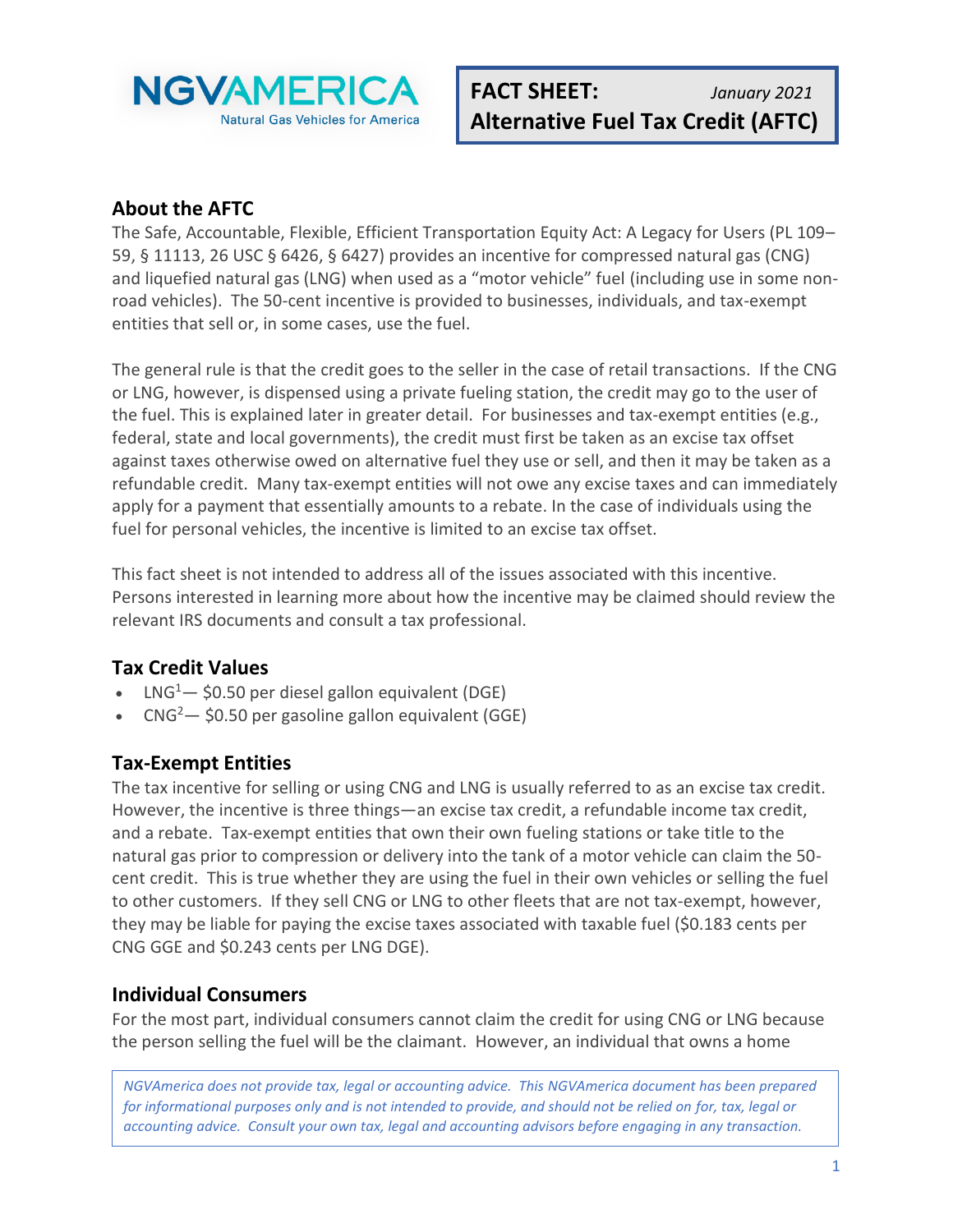

refueling unit can partially benefit from the tax incentive for CNG. The incentive in this case acts as an excise tax offset, zeroing out the person's liability for federal excise taxes. In the case of CNG, the federal excise tax due is \$0.183 per GGE. Individual consumers, however, cannot claim a refundable income tax credit for the remainder of the credit (31.7 cents per GGE) because the refundable credit is limited to persons that sell or use natural gas for business purposes. Under this reasoning, a person who owns a home refueling unit and uses the fuel for business purposes would be able to claim the full 50-cent credit.

### **New Effective Date – Extended Through 2021**

**The tax credit was extended through 2021 by HR 133, PL 116-260, Div. EE, § 147 (The Consolidated Appropriations Act, 2021; enacted on December 27, 2020).** The credit for CNG and LNG took effect on October 1, 2006 and originally expired on September 30, 2009. The Tax Relief, Unemployment Insurance Reauthorization, and Job Creation Act of 2010 (PL 111–312, § 701) extended the CNG and LNG fuel credits for 2011 and made them retroactive for 2010. The American Taxpayer Relief Act of 2012 (HR 8; PL 112–240, § 412) extended the availability of the 50-cent credit through the end of 2013 and made it retroactive for 2012. The Tax Increase Prevention Act of 2014 (H.R. 5771) retroactively extends the fuel credit through 2014. The Consolidated Appropriations Act, 2016 extended the incentive through 2016 and made it retroactive for 2015 (HR 2029; PL 114-113, § 192). The Bipartisan Budget Act of 2018 (HR 1892; PL 115-123, § 40415) included a retroactive extension of the incentive for 2017. In December 2019, the Further Consolidated Appropriations Act, 2020 (HR 1865, PL 116-94, § 133) included a retroactive extension for 2018 and 2019 and available for fuel sold or used in 2020. In December 2020, the Consolidated Appropriations Act, 2021 (HR 133, PL 116-260, Div. EE, § 147) extended the credits for natural gas through 2021; the tax provisions are actually found in Division EE: The Taxpayer Certainty and Disaster Tax Relief Act of 2021.

**Note – as explained elsewhere in this document, you must be registered with the IRS as an Alternative Fueler before you can claim the credit.**

### **IRS Regulations, Guidance, and Forms**

IRS Notice 2006–92 provides guidance on implementation of the incentive for selling or using CNG and LNG as motor vehicle fuels. The guidance provides information on who receives the tax credit, how to take the credit, the units of measurement to use for calculating the tax provisions, and which tax forms to use. The 50-cent credit can be taken as an excise tax credit, an income tax credit, or a direct payment, depending on the circumstances. To claim the credit, claimants must first register as an alternative fueler with the IRS and receive a registration number.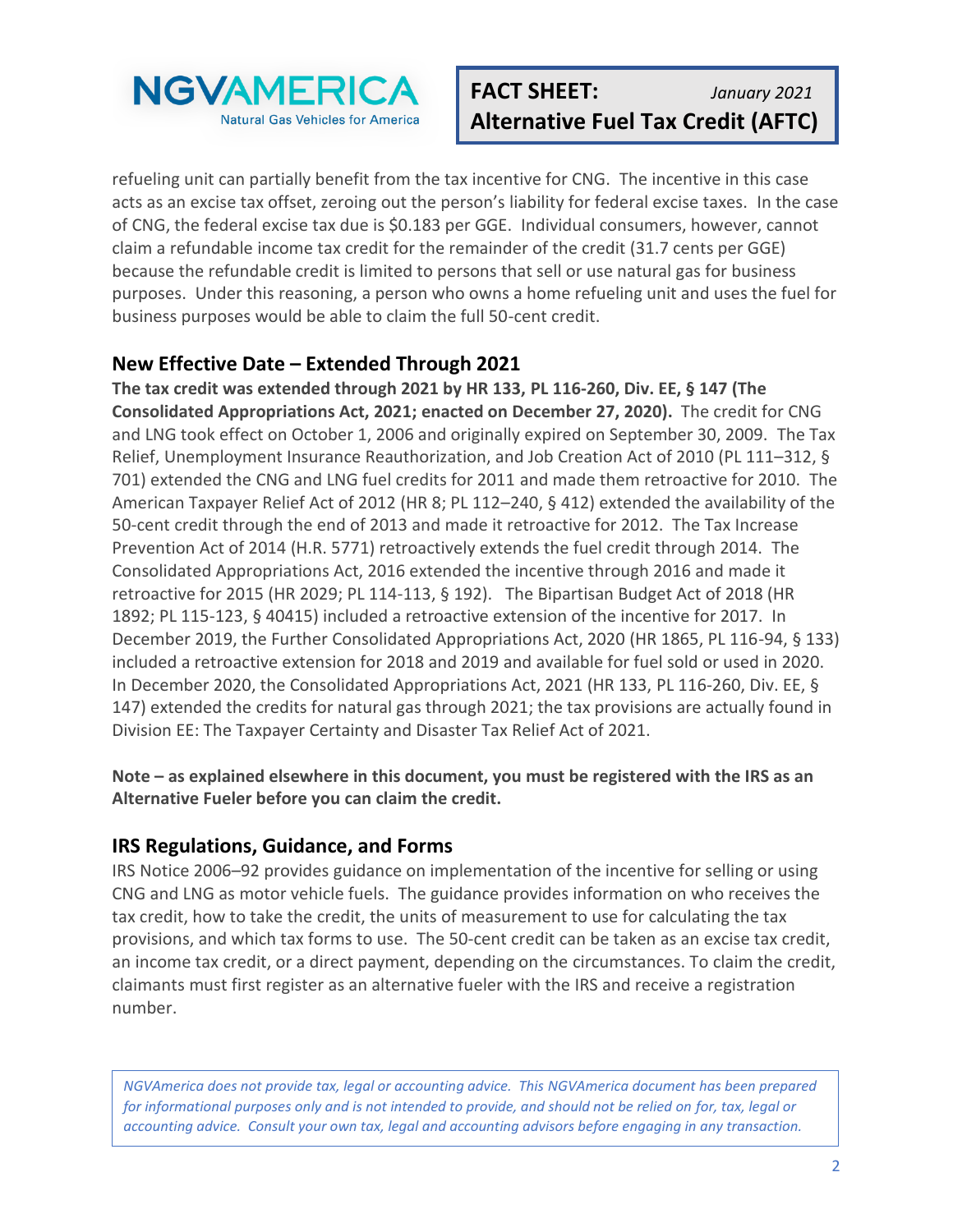

In retail sales situations, the person selling the fuel is the one who will claim the incentive. However, in certain other cases the user or person that owns the fuel prior to placement into a motor vehicle can claim the credit. This is often the case with privately-owned stations where a business or governmental entity refuels its own fleets. It also may be the case where an entity purchases natural gas on its own but pays someone else a fee to own and operate a fueling station on its premises. The claimant in both cases would be the person or entity that owns the fuel just prior to its placement into the motor vehicle.

The IRS guidance indicates that a gasoline gallon equivalent (GGE) of CNG for purposes of the tax credit is 121 cubic feet or per 124,800 Btu (higher heating value or HHV). We recommend that claimants work with their local utility or fuel supplier if they need to convert another unit of measurement to cubic feet. The tax credit for LNG is 50 cent per diesel gallon equivalent, which is defined as 6.06 pounds or 1.71 gallons of LNG.

# **Motor Vehicles**

The tax incentive for using CNG and LNG as motor vehicle fuel extends to some non-road and beyond-road vehicles. This is because the IRS definition of "motor vehicle" used for the alternative fuel incentive is broader than the definitions used for other purposes (e.g., implementation of the alternative fuel vehicle and infrastructure credits). The other incentives are limited to motor vehicles that are manufactured primarily for highway use. For purposes of the fuel credit, the relevant definition of motor vehicle is found in section 48.4041-8(c) of the IRS's regulations and includes, *"all types of vehicles propelled by motor that are designed for carrying or towing loads from one place to another, regardless of the type of load or material carried or towed and whether or not the vehicle is registered or required to be registered for highway use. Included are fork lift trucks used to carry loads at railroad stations, industrial plants, warehouses, etc. The term does not include farm tractors, trench diggers, power shovels, bulldozers, road graders or rollers, and similar equipment which does not carry or tow a load; nor does it include any vehicle which moves exclusively on rails."*

### **Timing of Past Retroactive Claims for 2018 - 2019**

**IRS in Notice 2020-8 required that all retroactive claims for 2018 and 2019 be submitted using Form 8849, Schedule 3 and that a single one-time claim submission be filed no later than August 11, 2020.** Claims are made using Form 8849 (Claim for Refund of Excise Taxes) with accompanying Schedule 3 (Certain Fuel Mixtures and the Alternative Fuel Credit), and claims should cover the entire two-year time period. The IRS has indicated that taxpayers who filed protective or anticipatory claims prior to the release of Notice 2020-8 must refile their claims; the IRS will not consider the previous claims perfected by the extension of the tax credits.